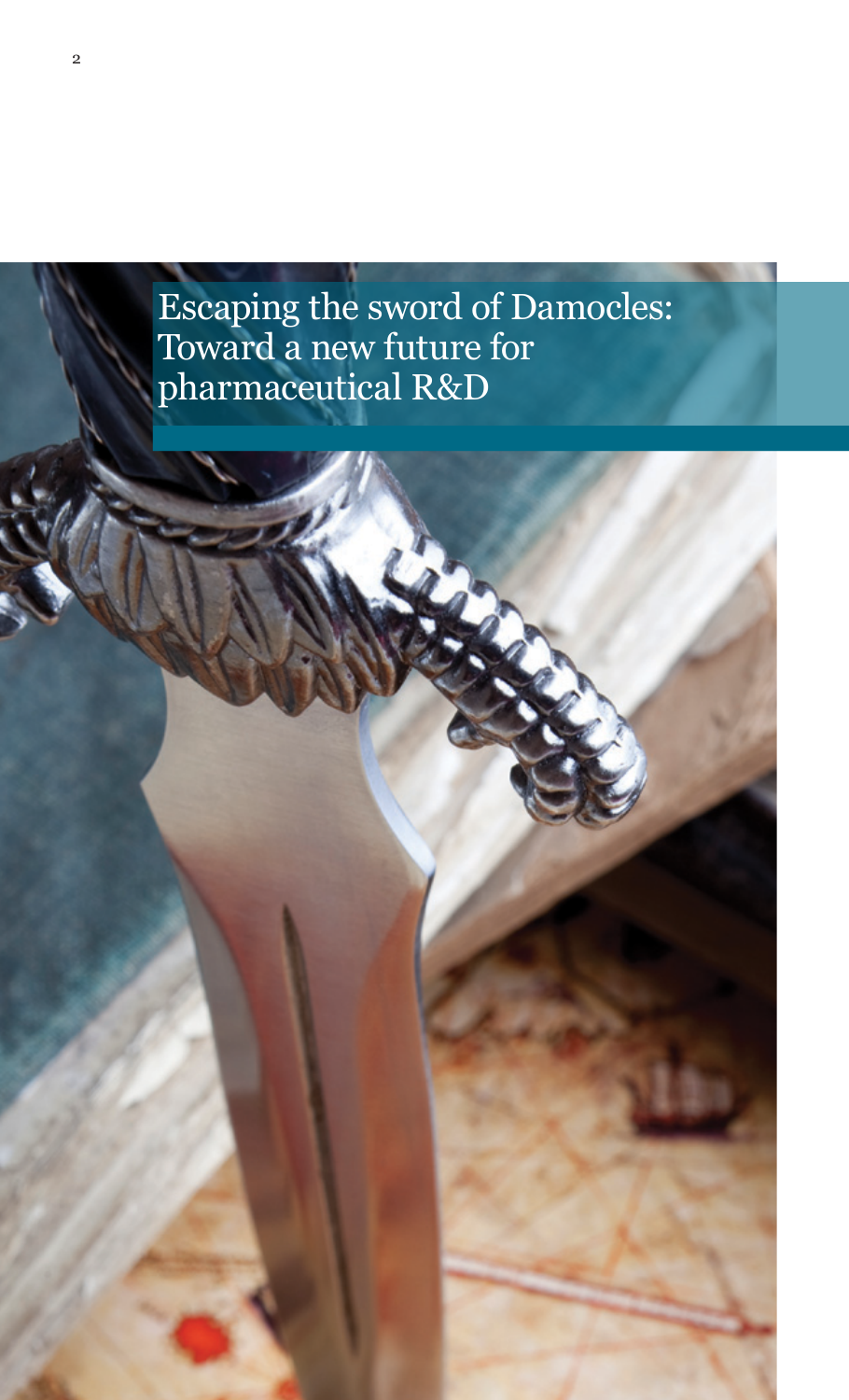Recent years have seen a collapse in the industry's R&D productivity and a loss of faith in its innovation model. Regaining customers' and shareholders' trust by delivering life-changing new drugs is still an achievable goal, but it will require discipline, creativity, and luck in equal measure.

Ajay Dhankhar, Matthias Evers, and Martin Møller

*Damocles was a courtier in Greece in the fourth century BC. The story has it that he used to flatter the king by saying what a marvelous life he had. When the king offered to swap places with him for a day, Damocles agreed, only to find himself sitting beneath a huge sword that was hanging by a single hair from a horse's tail. He couldn't move without putting his life in danger. The episode taught Damocles a sharp lesson about the gravity of a leader's responsibilities.* 

The trends of the past few years can be likened to a sword of Damocles hanging over the pharmaceutical industry. Yet there are good reasons for continuing to believe in it. Unmet needs, scientific advances, and increasing affluence should translate into continuing opportunities to innovate for the benefit of patients. We expect to see evolution at the core and revolutions at the periphery, as well as some fundamentally new R&D ideas.

So what does this mean in practical terms? As we discuss below, companies must adopt a different approach to their R&D spend, create more exciting environments to attract the brightest scientists, find ways of creating an ownership mindset, and embrace collaboration and co-invention to take R&D beyond the walls of their organization.

#### A decade of doubt

The pharmaceutical and biotech industry has failed to meet shareholder expectations over the past decade, and has come nowhere near beating the R&D odds. Indeed, R&D looks like a rigged game. Though a few companies have bucked the trend, the jury is still out on whether they are making genuine improvements to their models that will stand the test of time.

In the past 25 years the industry has created in excess of \$1 trillion of shareholder value, but destroyed around \$550 billion of value during the "decade of doubt" from 2000 to 2010. That value destruction coincided with a 60 percent increase in the R&D spending rate from 10 to 16 percent of sales, and with an even higher increase in absolute spend as worldwide sales grew from \$200 billion in 1995 to \$800 billion in 2009.

A recent McKinsey analysis calculates that the average economic return on R&D has dropped from between 13 and 15 percent in the 1990s to between 4 and 9 percent in the past decade (Exhibit 1). This suggests that much of the current investment in R&D is not creating value. We estimate that cumulative success rates have fallen by as much as 50 percent as the number of drug development programs and the cost per program have doubled.1 For the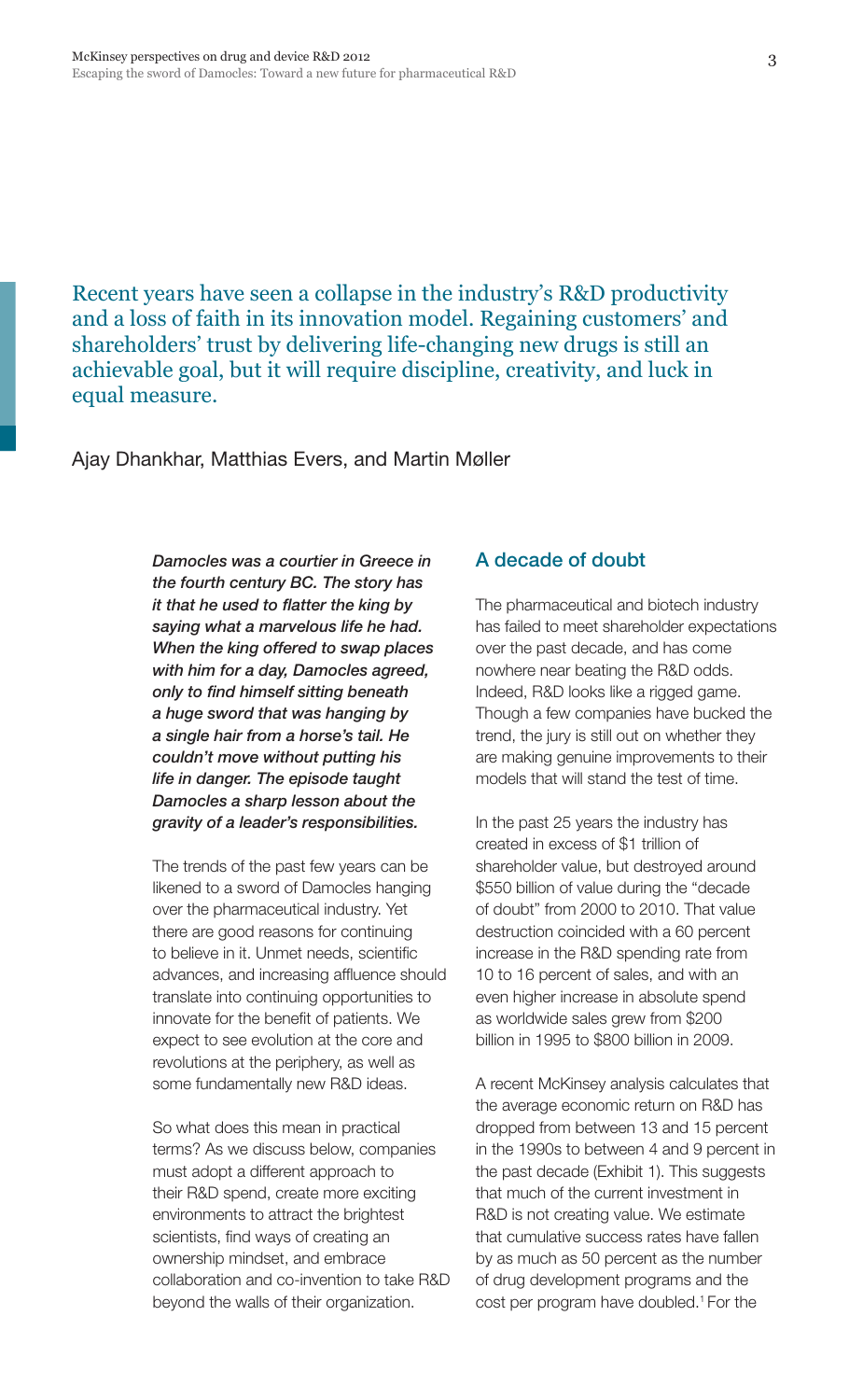companies under the most pressure, the net present value of their pipeline is negative.

Not surprisingly, stakeholders and shareholders are losing patience and exerting mounting pressure on boards, CEOs, and executive teams to acknowledge the situation and reduce R&D costs. In addition, it is widely believed that one-off launches may show only ephemeral improvements in return on investment and encourage bravado, hiding deeper issues about growing trial costs, falling success rates in virtually all therapeutic areas (TAs) and molecule types, more crowded markets, higher bars for commercial success, and the unexpectedly swift loss of the partnering advantage.

As yet there is no evidence that the trend has bottomed out and success rates are improving. Things may get worse before they get better, a view endorsed by most serious industry observers.

Admittedly, some companies have beaten the odds, but whether their success is down to sustainable value creation or serendipity is unclear. Many pharmaceutical companies have had significant 25-year shareholder value creation, although their results for the past ten years are more modest (Exhibit 2). These success stories don't point to one promising direction that the industry can follow; rather, several fields have pockets of excellence that seem to pay off. Tempting though it is to wonder

# **Exhibit 1: Economic return on R&D investment for top 10 biopharma players**

and equipment, and goodwill



#### **Exhibit 2: Players are losing their ability to outperform the market**

**Selection of top 20 pharma and biotech players** Total return to shareholders, CAGR, percent



whether TA specialization is a winning model, or whether the future might lie in higher exposure to biologics, for every such trend there are counter-examples and reasons to suppose that the opposite conclusion might be equally valid.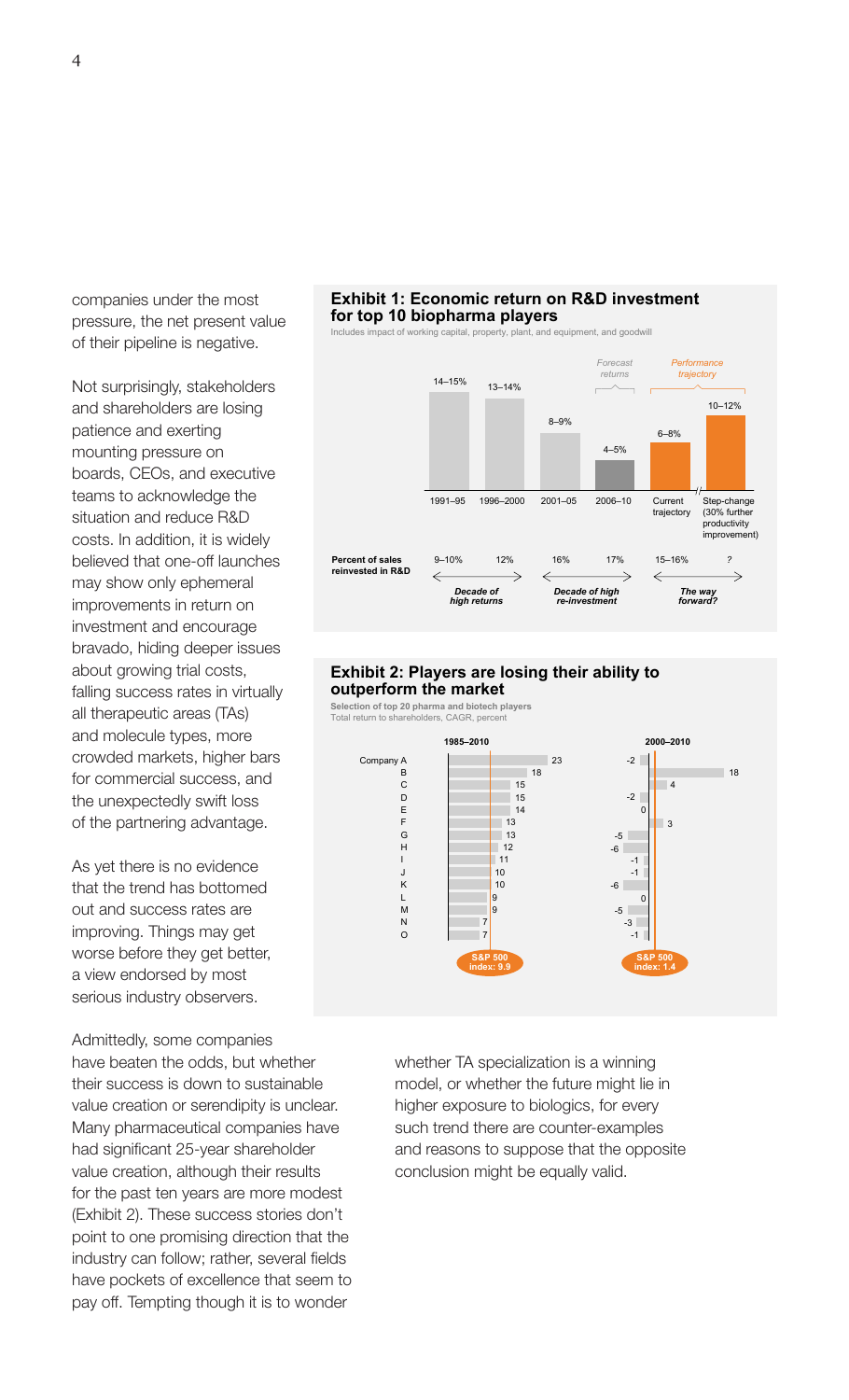#### The environment is getting tougher

Those who take a pessimistic view can point to still more headwinds that will hold back R&D productivity.

*Most low-hanging fruit has already been picked.* Libraries have been screened and monoclonal antibody approaches have been run on all obvious extra-cellular targets. Expensive technology investments in such areas as functional genomics have not yet paid off, and it is unclear whether they ever will. The industry is suffering from a surfeit of similarity, as evident in the massive competition in oncology and elsewhere among many players circling a handful of targets. No one has really cracked how to capture advantage from the emerging science around disease biology and understanding, biomarkers, and model-based drug development.

#### *Regulatory environments remain challenging in the post-Vioxx world.*

New medicines are unlikely to be approved without major risk management measures or label restrictions. The progress made by regulatory science in adapting to new model-based drug development approaches has been limited. Recent favorable reviews of applications appear to reflect good science rather than a change in processes, productivity, or risk tolerance.

#### *Remnants of the old "shots on goal" paradigm persist in the portfolio.*

High attrition in Phase II and III may continue for several more years if lowerquality compounds continue to be pushed forward instead of getting weeded out.

*A major new post-approval hurdle has emerged.* Pricing, reimbursement, and health technology assessments are getting tougher on drug profiles, and the US is no longer immune. As real-world outcomes become more and more important, there is limited willingness to pay for efficacy alone. Countries with formal cost-effectiveness assessments in drugfunding decisions now account for some 60 percent of global prescription sales, a number that is growing fast. As a result, most companies' internal innovation hurdle has shifted beyond "me too" strategies toward earlier screening (as early as lead optimization) for differentiation against the evolving standard of care. As payors grow ever more sophisticated and more and more technologies and techniques for personalized or "protocolized" healthcare become available, the differentiation requirements for individual drugs will become increasingly specific.

*Returns for many companies will deteriorate further.* That isn't because there are no advances left to make, but because too many duplicative bets are being placed by relatively low-skilled resources that are the legacy of excess investment during the artificially high profit umbrella of the late 1990s. Put simply, this is a case of overcapacity—and the capacity with the lowest productivity will be removed from the market. This is already happening through the R&D restructurings, mergers and acquisitions, and site closures seen throughout the industry in the past couple of years.

# Not all doom and gloom

For the optimists among us, however, there are bright spots that provide some hope.

*Investigational new drug (IND) filings have come down by 17 percent in the past few years.* This is a clear sign that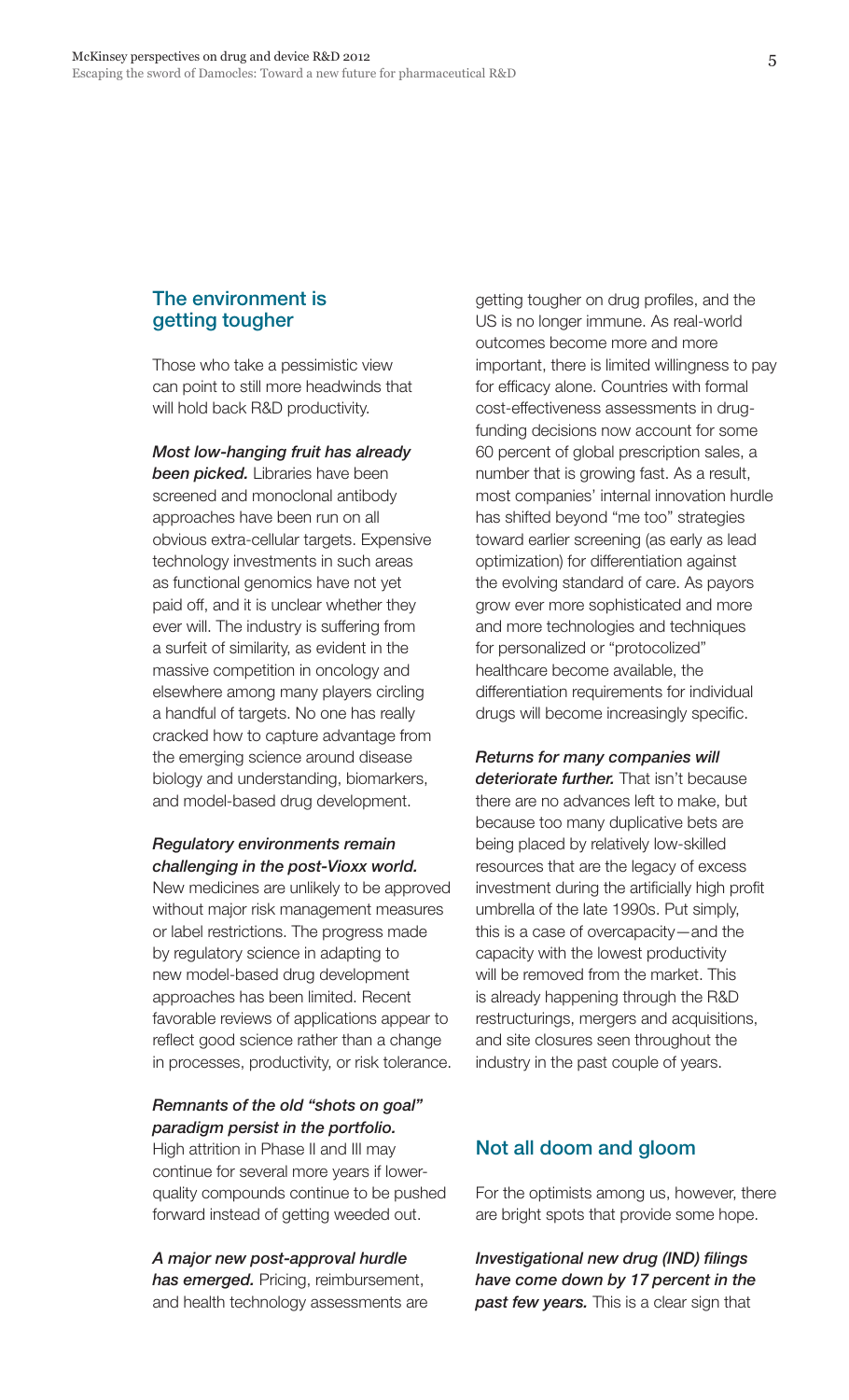excess and unproductive capacity is starting to be removed (Exhibit 3).

# *Numerous players are piloting new ideas*

*successfully.* Examples include Novartis's pathway approach; multiple companies' proof-of-concept strategies; heavyweight teams and streamlined decision-making processes; GlaxoSmithKline's modularization into eversmaller performance units; Lilly's Chorus; numerous Covance-like contract research organization (CRO) deals; and many partnerships.

#### *The industry's understanding of biology is expected to improve over the next*

*decade.* Entrants with new talents, skills, and orthogonal perspectives are joining the party: the NIH, the FDA, academia, the Bill & Melinda Gates Foundation, and many governments. Fresh opportunities may emerge in modeling and simulations, biomarker identification and usage, and the use of outcome data as a way to focus and guide clinical trials. The potential opportunity, and big cost, of massive bioinformatic and genomics, proteomics, and metabolomics tools and insights could finally start to pay off.

# *These advances could eventually open the door to the world of personalized*

*healthcare.* This would present major uncertainties for the industry's business model, but clear opportunities for better treatment of individual patients—and hence commercial potential. Better biology, better and less costly genomics, and personalized medicine may also allow some failed molecules of the past to be resurrected.



\* Estimate

Source: CDER; FDA † Data after 2004 includes INDs for therapeutic biologic products transferred from CBER to CDER

> *Regulators are starting to recognize that regulatory science must improve.* They are also beginning to understand that a new type of dialogue with industry is needed.

#### *Electronic health information (EHI), e-trials, and real-world evidence could create significant value across the product lifecycle.* For example, they could inform trial design and decision making and improve market access by providing more robust data on comparative effectiveness and safety (Exhibit 4).

# Evolution at the core, revolutions on the periphery

The R&D strategy and operating model we see for the future is one forged around variablized—and in most but not all cases reduced—spend. We also see evolutionary but deep changes at the core, complemented by targeted revolutionary bets in a few game-changing areas. This will require an overall reduction in the number of programs, a Darwinian discipline in portfolio development and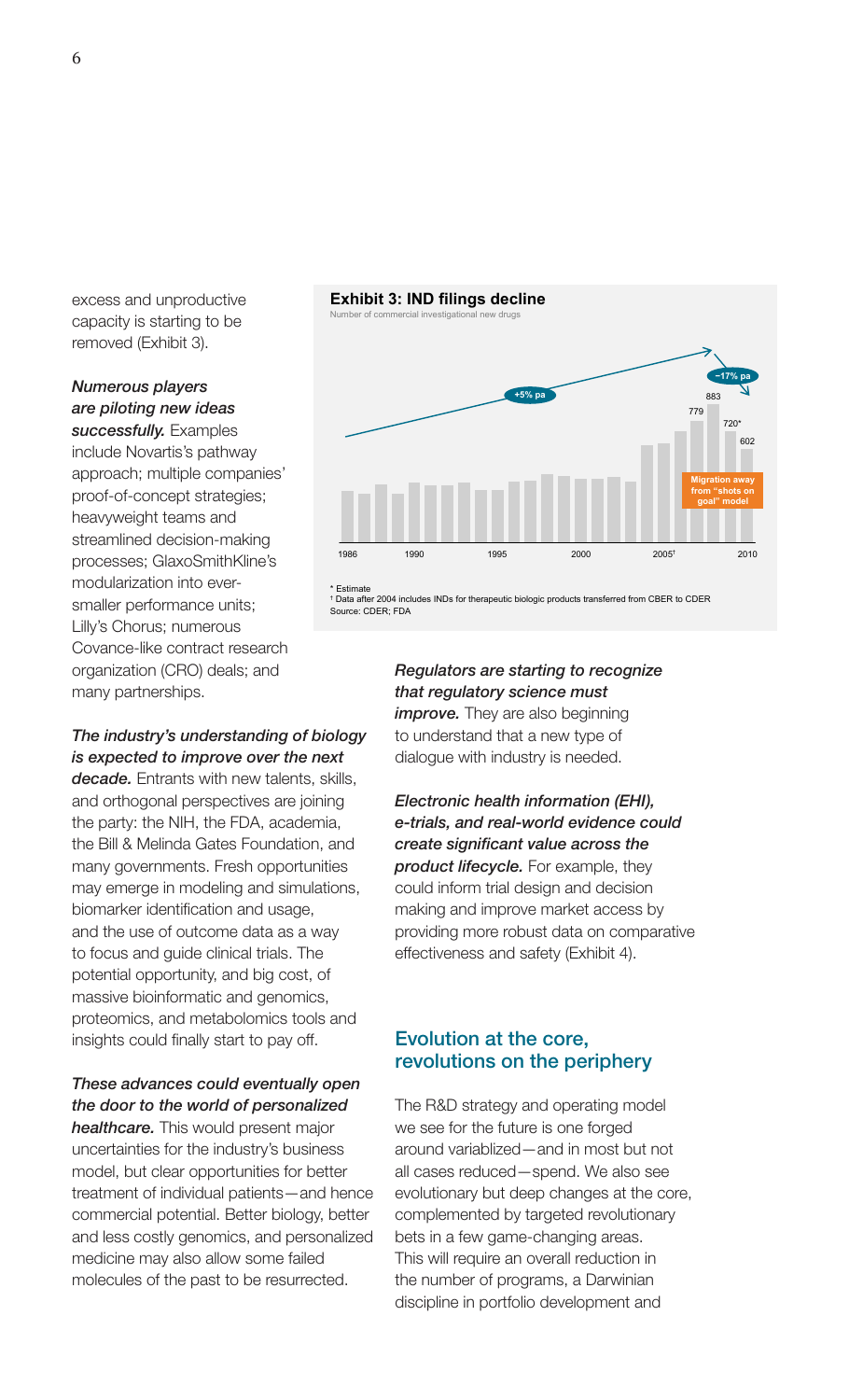

#### **Exhibit 4: How EHI can add value** Equation **Contract Contract Contract Contract Contract Contract Contract Contract Contract Contract Contract Contract Contract Contract Contract Contract Contract Contract Contract Contra**

decision making so that only the strongest programs survive, and an ownership mindset among R&D leaders and project teams so that resources are used much more thoughtfully, "as if we owned the assets and the company ourselves."

We expect companies to focus on well-known levers to make the smaller number of programs more effective. Reorganizations and mergers will be much less important than, for example, quality of governance, senior team decision-making processes, metrics, incentives, and a culture of innovation. We also expect to see some creativity and willingness to experiment.

Our view of what will drive superior R&D productivity is based on lessons from the past as well as the pressures and opportunities we have outlined. Some of our predictions are well supported and consistent with industry views; others are more speculative and controversial.

#### "Variablize" and possibly reduce R&D investment

*The days of the "shots on goal" model are numbered.* There are not enough quality pipeline assets and validated targets in discovery or the clinic to launch so many shots while maintaining a formulaic investment of 15 to 20 percent of sales. Instead, we expect companies to take "quality" shots on goal starting from new libraries and sources of targets. Standard high-throughput screening (HTS) approaches and numbers-based incentives will be supplemented or even abandoned.

## *It's time to make the level of R&D*

*spending more flexible.* R&D outlay need not be fixed at 15 percent of revenue, nor at the 1990s level of 10 percent. Instead, companies could flex it between 5 and 25 percent depending on portfolio quality, pipeline evolution, and fluctuations in the quality of external assets. They could pursue opportunities that show genuine promise and be ready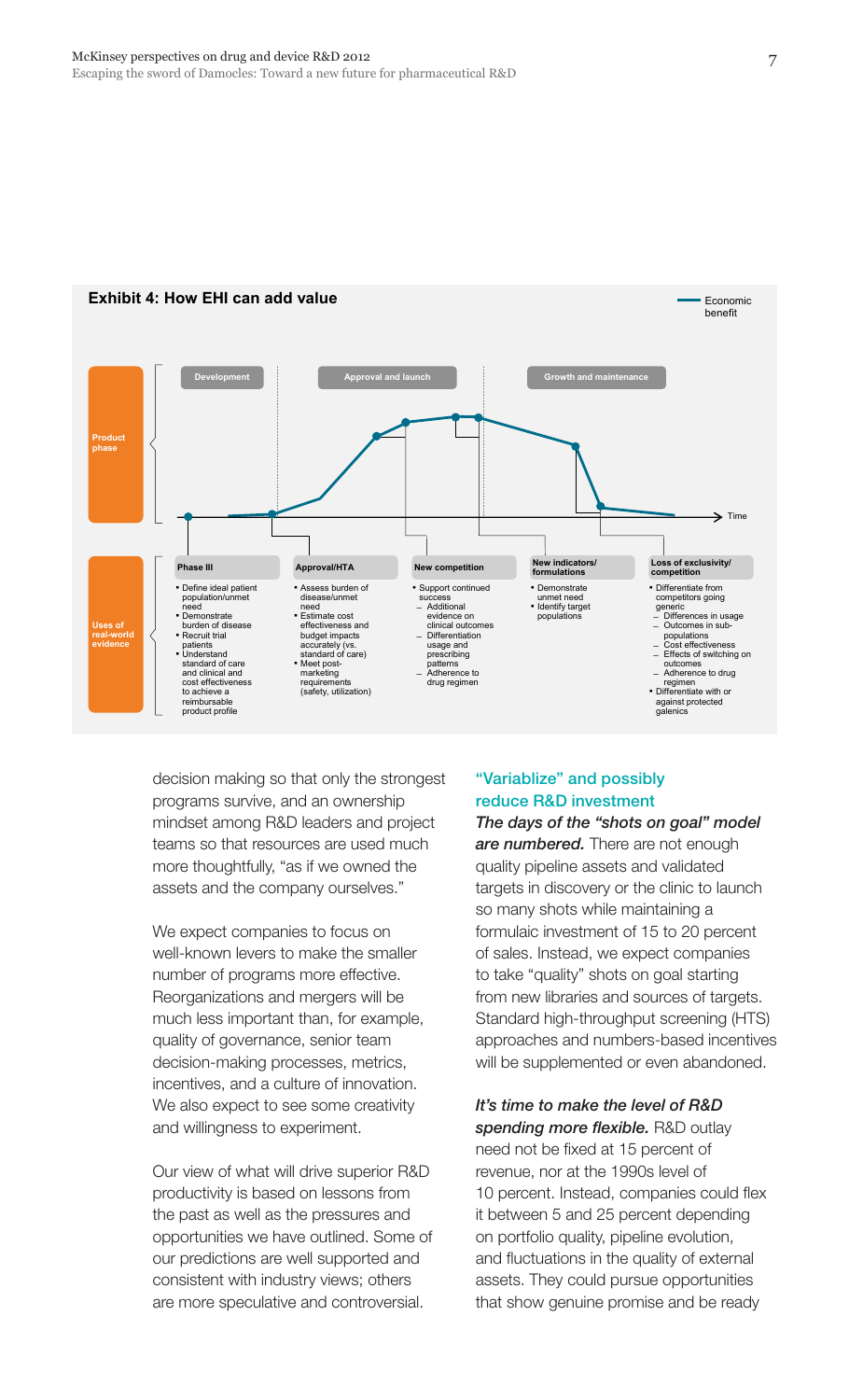to reduce or increase funding as each case dictates. Before they can do this, though, companies will have to dismantle fixed infrastructure—a process that has already started across the industry.

*Redundant capacity must go.* Obvious overlaps are already being removed through partnerships in R&D, such as that between Boehringer Ingelheim and Eli Lilly in diabetes. Partnerships and alliances are a natural way to reduce capacity while continuing to access good science in the therapeutic areas that are strategically valuable.

*Teams should act as owners, not managers, of R&D assets.* The concept of "better owner" has been poorly applied to R&D assets. It requires a mindset that an R&D team doesn't consider itself distinctive unless it genuinely is, and leaders who are prepared to make dispassionate decisions to sell or licence out compounds that may be more valuable in others' hands. For example, it is not clear that many companies can be distinctive in more than five therapeutic areas and multiple disease biology areas unless they have huge budgets and scale. Better ownership also requires leaders who view investments as if they were their own, and companies that enable and empower them to do so. Companies should create incentives to kill programs when necessary, and make it clear they do not regard a program kill as a career-limiting move.

#### Pursue evolutionary but deep changes at the core

R&D will not be transformed overnight, nor will there be a paradigm shift. The priority should be purposeful execution against well-known but often poorly executed levers:

#### *Enhance the environment you offer.*

Make your R&D organization the Apple or Google for ambitious scientists. Attracting, developing, and ensuring collaboration among the brightest researchers and "drug hunters" truly matters.<sup>2</sup> Place as much emphasis on creating a stimulating environment as on driving efficiency.

*Ensure clear differentiation in a challenging payor environment.* This is about medical and clinical and costeffective differentiation, not just novelty. Creating cross-functional alignment on what differentiation means and allocating funds appropriately are key. So is conducting evidence-based drug development in real-world settings.

*Make the most of your differentiated assets.* Improve the effectiveness of your lifecycle management (LCM) as a way to add value to a franchise. The scarcest and hence most valuable of all assets is an approved molecule. It is important to create a franchise that can expand the brand, perhaps even beyond the active pharmaceutical ingredient, while maintaining the brand equity.

# *Take a Darwinian approach to decision*

*making.* Evaluating the portfolio objectively, eliminating decision-making biases, and allowing only the best programs to survive are critical. We find it's almost impossible for a management team of non-scientists to act as responsible stewards of a research portfolio; conversely, scientific teams often find it difficult to be dispassionate. Companies seldom get a truly independent read on their pipeline quality, but when they do, it can yield valuable insights. Possible approaches to achieve this include creating a "blue-ribbon FDA" that applies the same level of scrutiny to a draft dossier as the FDA would, bringing the same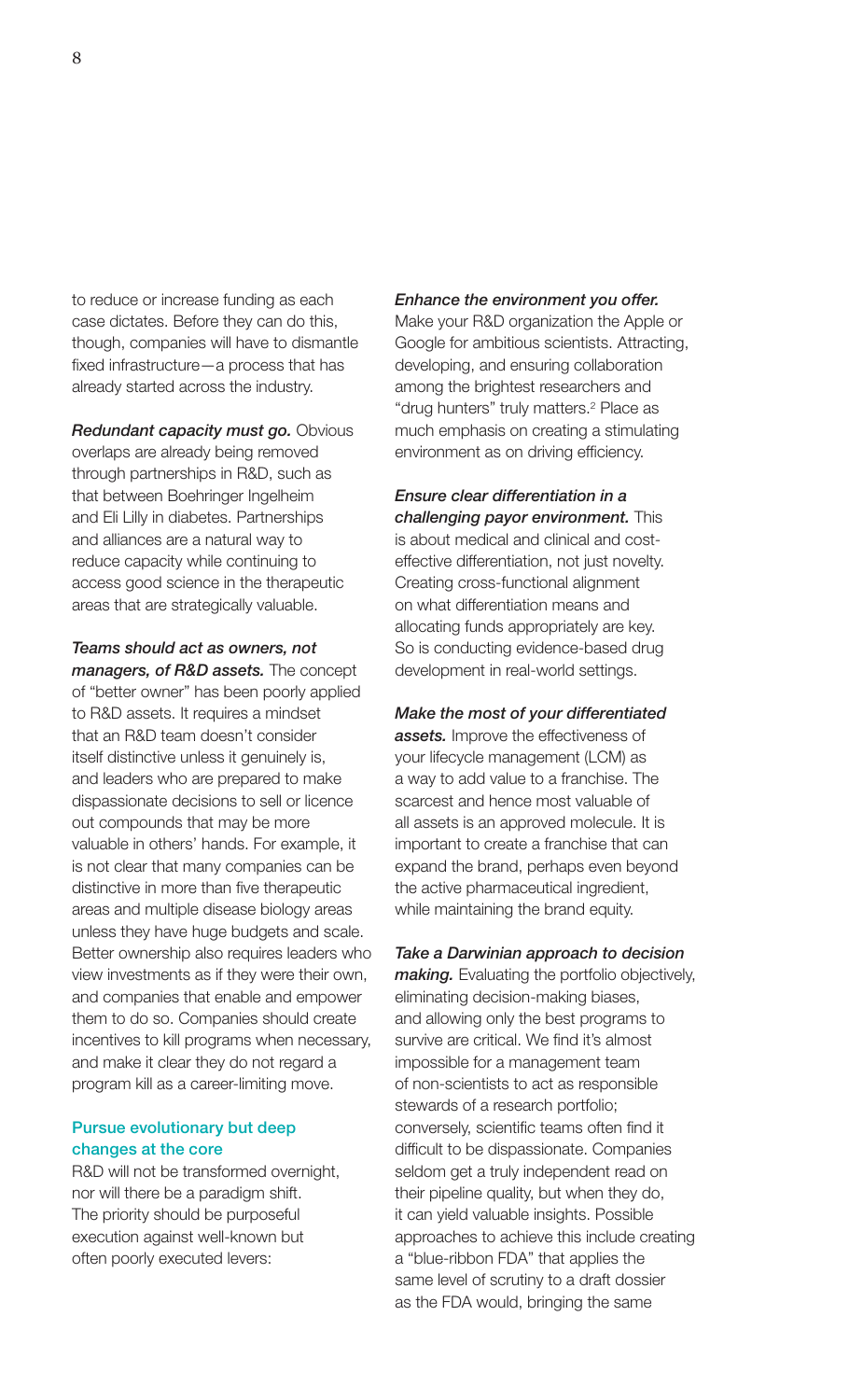

\* More objective endpoints relate to more easily reproducible diagnostic tests or measures, as opposed<br>· to less reproducible scales or patients` self-reporting diaries<br>\* Novelty of mechanism is more relevant than objecti Source: Evaluate; Pharmaprojects; Factiva; McKinsey analysis

> cross-functional lens to evaluate internal assets as in-licenced molecules, and adopting a venture capitalist's approach to R&D decisions. Indeed, the trend toward more VC and investor funding of development programs may well be driven by the dispassionate analysis that such leaders bring to decision making rather than by the funding itself, which usually comes at a high cost of capital.

#### *Avoid making Toyotas in a Lexus*

*factory.* Companies should consider segmenting their portfolio into "swim streams" that move at different speeds through steady waters or rapids, internally and externally (Exhibit 5). They should systematically differentiate the way they treat R&D projects not just by value, but also by risk and data clarity. This would determine how teams are staffed, how much frontloading to do, and when it is necessary to go external. Companies should also decide their strategy in terms of "which water to swim in"—the kiddie pool or the piranhainfested stream?—for each therapeutic area and for the portfolio as a whole.

#### *Devise a new incentive*

*model.* Basing incentives and goals only on the number of filings or the size of a portfolio destroys more value than perhaps any other action in the industry. To rekindle a culture of innovation while simultaneously managing scientists, leaders need to create performance metrics and incentives that promote R&D quality and output rather than just throughput efficiency (which often takes care of itself when resources are constrained). Companies

should put in place a system that enables the best biologists and chemists to work in the highest-value areas and allows them to have portfolios at all levels, an excess of ideas and investment options, and limited funds. Instead of putting people in a position where they have to prosecute bad molecules to avoid ending their careers, give them incentives to suggest better avenues to pursue.

#### *Improve basic efficiency and*

*effectiveness.* High levels of waste and gold-plated solutions can still be found in R&D, and indeed in pharma as a whole. Staff who join from other industries are frequently surprised by the lack of discipline in cost management. Companies should adopt methods such as lean, outsourcing and offshoring, and external spend management and oversight.

*Amplify your discovery and clinical research expertise.* It is extraordinarily challenging to design laboratory or clinical experiments that are both informative under all possible outcomes and tailored to regulatory and real-world success factors. Too many experiments fail because of subtle design flaws. Developing a pool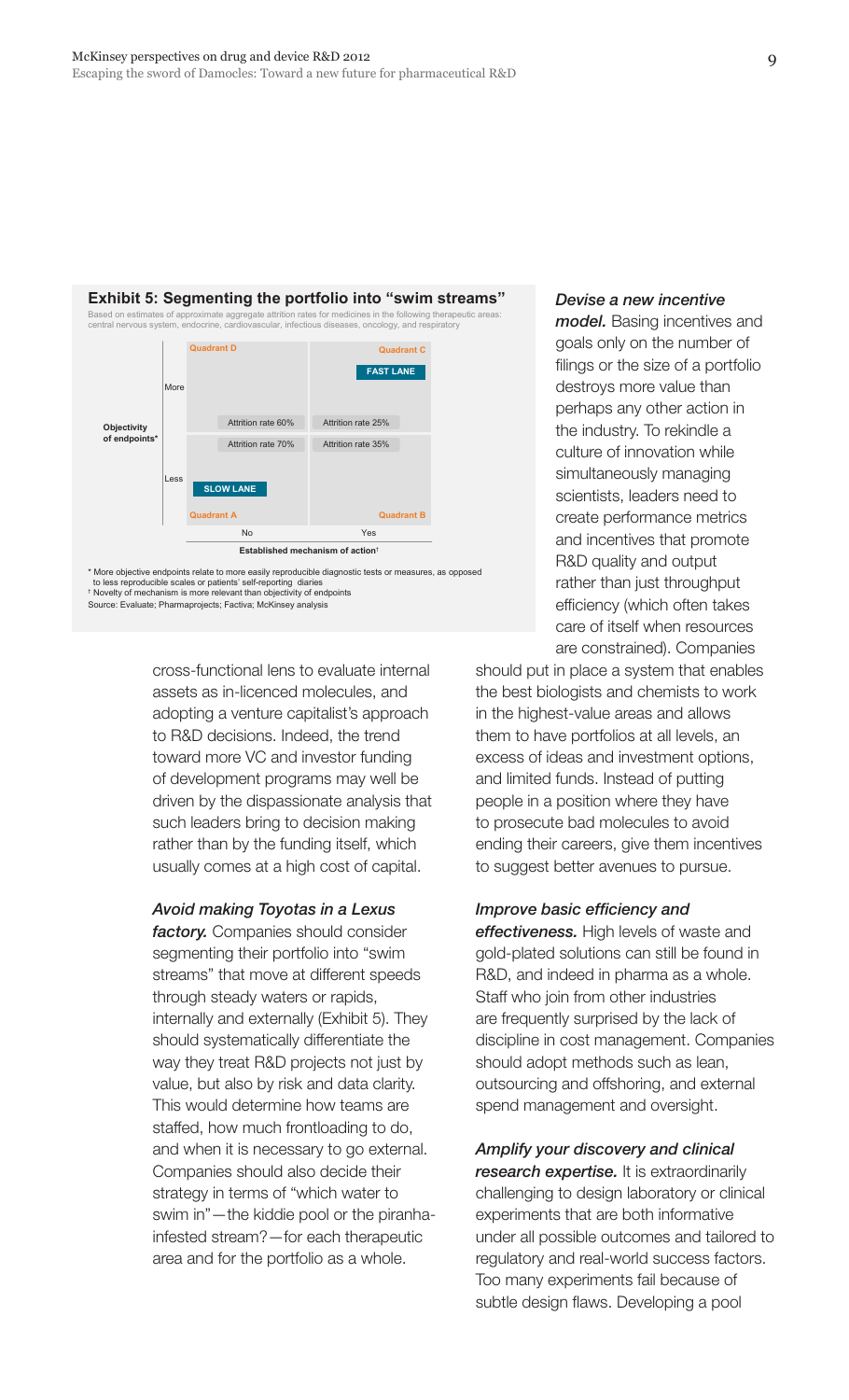of seasoned researchers is one of the most obvious productivity levers, yet many get it wrong. Every company has a small group of world-class researchers; the best companies figure out how to amplify their contributions by helping them build the next generation of leaders in scientific and medical research.

#### Consider revolutions at the periphery

Potential game changers or "new paradigm" solutions include:

*Next-generation licencing or drug co***invention.** If pharmaceutical companies could collaborate as effectively as hightech and movie companies do, significant value could be created. Biology research should happen less through in-house efforts and more through early-stage collaborations. Strategy should revolve around fractional bets on a larger portfolio of molecules. Opportunities exist to separate out who funds, who prosecutes, and who markets a molecule, and to craft multi-party agreements to make that happen. Another way to create a "co-invention" ecosystem is to undertake deep collaborations with academics.

#### *A scale-up of faster, cheaper "drug to proof of concept" paradigms.*

If the Chorus model proves to be feasible at scale, it could be emulated by others. Pharmaceutical companies could do what carmakers do and work with multiple partners in emerging markets to help them develop from service providers with individual slivers of the value chain to more integrated participants in the development process.

*Small, empowered, entrepreneurial R&D units.* Ever since GlaxoSmithKline launched its Centers of Excellence for Drug Discovery (CEDDs) concept more than 10 years ago, there has been much discussion on the optimal size of an R&D unit. Is it 200 to 300 researchers or as few as 50 to 70? Or should even smaller units coordinate networks of increasingly global contract research organizations (CROs) to get the work done, while planning, strategy, and design are the preserve of a team of high-caliber scientists and medics? More companies are likely to experiment with such models. In time, they may even lead to the complete disaggregation of the industry value chain as CROs take over the lion's share of operational work.

### Revisiting R&D strategy

Although it would be unwise to overgeneralize about R&D operating models, our "outside-in" view suggests that most companies have room to improve. They don't have to nail every single factor that we have highlighted, but they do need a base level of performance in most of them, coupled with genuine distinctiveness in a few. Most companies would find it useful to consider the following questions:

- Instead of setting a top-down budget, such as dedicating 15 percent of investment to R&D, should we assess our pipeline and external options as candidates for investment and build a bottom-up budget to allow greater flexibility from year to year?
- **What are the therapeutic and other** areas where we are truly distinctive and have critical mass? Would a venture capitalist or the FDA reach the same conclusions? Should we refine the number and mix of therapeutic areas we cover?
- **Could we embrace and institutionalize a** mindset to address the "fourth hurdle" to development—the market access challenge—to ensure effective LCM?